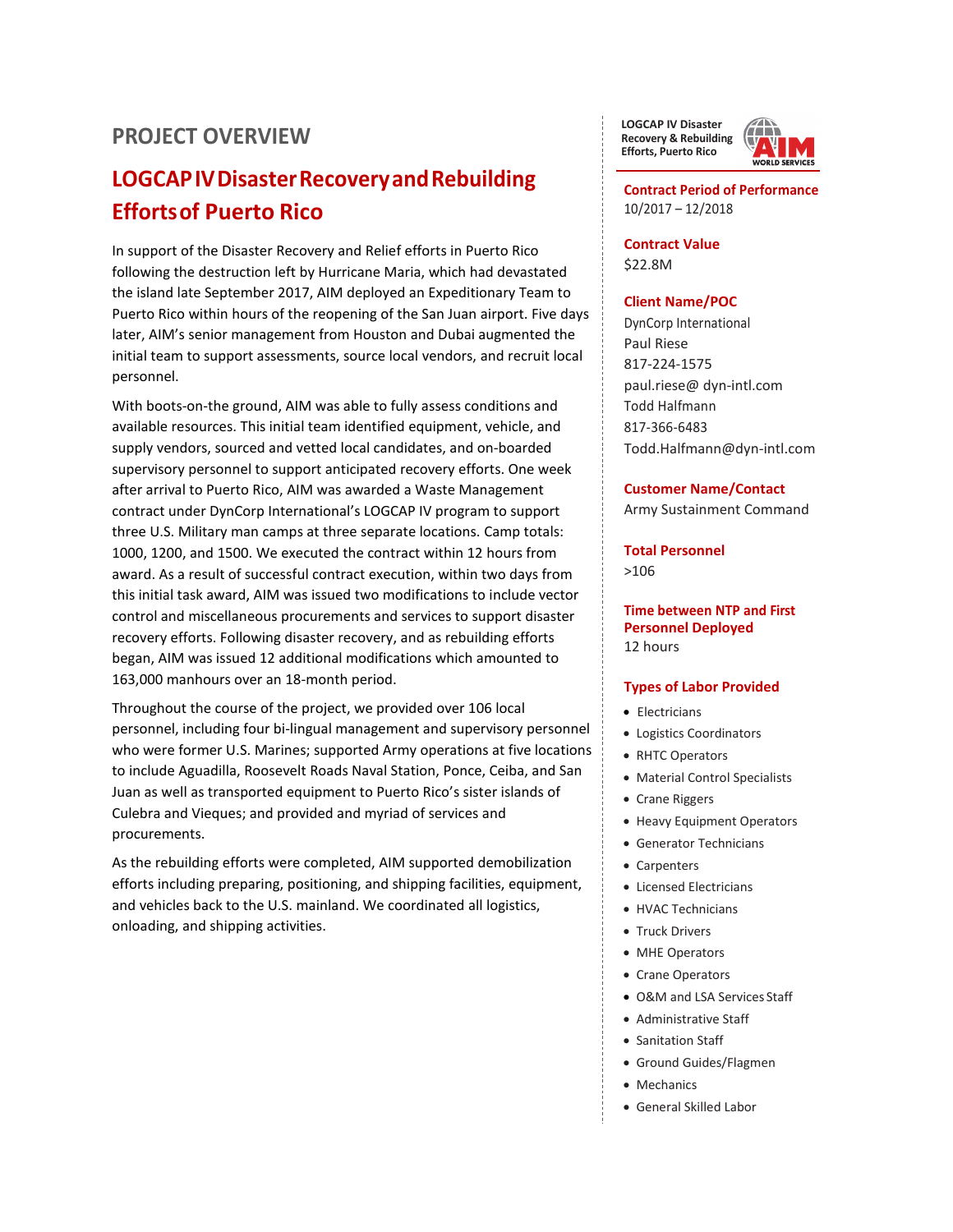## **Labor Services**

Enabling economic stability as disaster recovery efforts commenced on the island, AIM sourced and recruited a 100% local workforce. Our personnel included a Project Manager and three Supervisors who were former U.S. Marines. They managed a wide-range of labor categories across 16 different activities accomplishing over163,000 manhours. We also recruited and managed a workforce of 20 individuals to support DI's warehouse operations. The warehouse personnel included Warehousemen and certified MHE Operators.

## **Field Sanitation & Waste Management**

AIM removed over 438 tons of solid waste from multiple locations across the island. We sourced and identified a sanctioned disposal site that operated in accordance with local and Federal regulations. The disposal site maintained limited operating hours, which presented a challenge. Our PM worked with the site ownership to support our contract requirements allowing us to meet performance measures.

Project scope included the procurement and maintenance of three 40-cubic yard dumpsters in Aguadilla, three 30-cubic yard dumpsters at Naval Station Roosevelt Roads, and three 30-cubic yard dumpsters in Ponce. Waste management efforts required daily removal of solid waste, maintaining the aesthetics around the dumpster areas to ensure the areas were clear of debris, and regular cleaning of the dumpsters.

Scope also included 890,810 gallons of black and grey wastewater removal daily from locations in Aguadilla, Ponce, Ceiba, and San Juan, weekly removal of 570 pounds of bio/medical waste, and monthly removal of HAZMAT waste. Work was completed in accordance with local environmental and the U.S. Environmental Protection Agency's (EPA) regulations and disposed of at sites approved to handle each type of waste and by-product.

## **Transportation & Logistics**

As a result of AIM's proactive response to Waste Management Services awarded 12 hours earlier, AIM was sole sourced a logistics modification. Scope included the transport of 100 shipping containers from the port of San Juan to U.S.



Naval Station Roosevelt Roads which was 50 miles or about 1-1/2 hours southwest, and to Rafael Hernández Airport in Aguadilla, which was 90 miles east or approximately 2 hours from San Juan. Leveraging the data and information collected during AIM's assessments in the days prior to award, AIM was able to hire 25 semi-tractor trailer drivers via a local trucking

**LOGCAP IV Disaster Recovery & Rebuilding Efforts, Puerto Rico**



#### **Project Highlights**



#### **Scope of Work**

- Labor Services
- Field Sanitation
- Waste Management
- $\triangleright$  Procurement & Logistics
- $\triangleright$  Transportation and Line Haul
- Operations & Maintenance
- Warehouse Operations
- Potable Water & Ice
- $\triangleright$  Vehicles, Material Handling Equipment (MHE), and Facilities
- $\triangleright$  Power Generation Procurements and Services
- $\triangleright$  Laundry & Medical Laundry
- Vector Control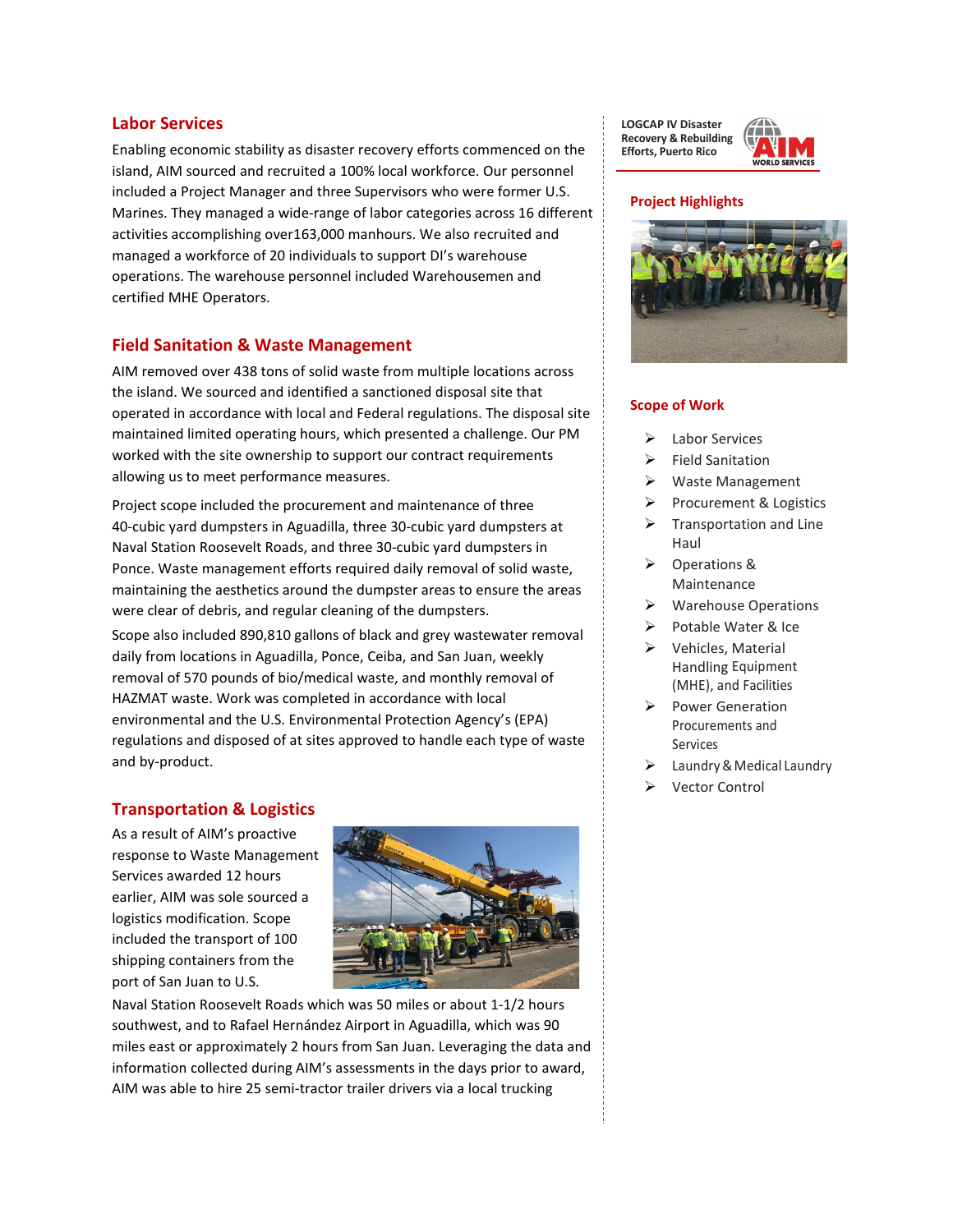vendor within 1 hour following NOA. Due to the intense coordination required, prepositioning personnel was critical to successful and timely deliveries of the containers. Within 36 hours of NTP, AIM's drivers were positioned at the port to execute work.

AIM maintained on-going communications with DynCorp's Operations Managers to ensure that drivers were ready to receive the containers immediately following ship offloading and port clearances. Since seven of the containers were to be transported to Aguadilla, while 97 were being transported to Roosevelt Roads, additional coordination was needed to ensure the right goods went to the right locations. To move the containers to locations quickly, AIM developed an 11-hour work window, devising an innovative plan to work around the limited Port hours, and maximize deliveries to each location. AIM identified a staging area just outside the port gates and prepositioned trailers with containers. This allowed AIM to add 3-1/2 hours to the work day and operate on a 7-day basis, which resulted in an additional 20 container movements daily and full operations on the weekends. We delivered all 100 containers within 36 hours. Our six logistics managers coordinated paperwork at the docks and ensured that the paperwork was to minimize the drivers loading wait times.

Other transportation services across the contract included Line Haul of power supplies, several heavy equipment movements, and movements of two 80-ton cranes, and several RTCHs. Operations were performed in accordance with DOT regulations and permits were met prior to moving any equipment, many of which could only be moved during night hours. For safety and breakdown precautions, our team used escorts, ground guides, and/or service trucks for movements.

#### **Warehouse Operations**

Aim provided 20 Warehousemen and MHE Operators to support DI's Warehouse Operations in Aguadilla and Ponce. Scope consisted of procuring and shipping equipment and vehicles from the



U.S. and then leasing it to DI. The equipment included 45 MHE units consisting of propane forklifts, various lift capacity telehandlers, RTCHs, and ATVs. We also procured and delivered over 89,257 gallons of diesel fuel for the MHE and other assets to support warehouse operations and equipment provided at other locations.

**LOGCAP IV Disaster Recovery & Rebuilding Efforts, Puerto Rico**



#### **Customer Satisfaction**

*"ThanksforyoursupportMark. You and your entire crew are AWESOME !!!!"*

– Keith A. Sidney, DynCorp International

#### **Risk Mitigation**

Due to the devastation throughout Puerto Rico, and the extreme rudimentary conditions, potential hijacking of goods was a high threat. To mitigate issues, AIM engagedsecurityescortstoguide the transports and ensure the timelyandsuccessfuldeliveryof the dumpsters.

The Waste Disposal sites had limited hours and were only open two or three days a week. Since the contract required daily removal and disposalofsolidwasteand wastewater, AIM worked directly with each disposalsite to accommodate daily waste disposals, and coordinate HAZMAT and Medical waste disposalsin concert with the site openings.

#### **Success Story**

Within one hour of NOA of the initial contract to provide Waste Management Services, AIM procured six 30 and 40 cubic yard dumpsters and hired local project personnel. Within 12 hours from NOA and ahead of NTP. AIM coordinated the dumpster transports from San Juan to each of the specified locations in the performance of the contract. AIM's proactive response ensured immediate service upon NTP and resultedin 14 additional contract modifications.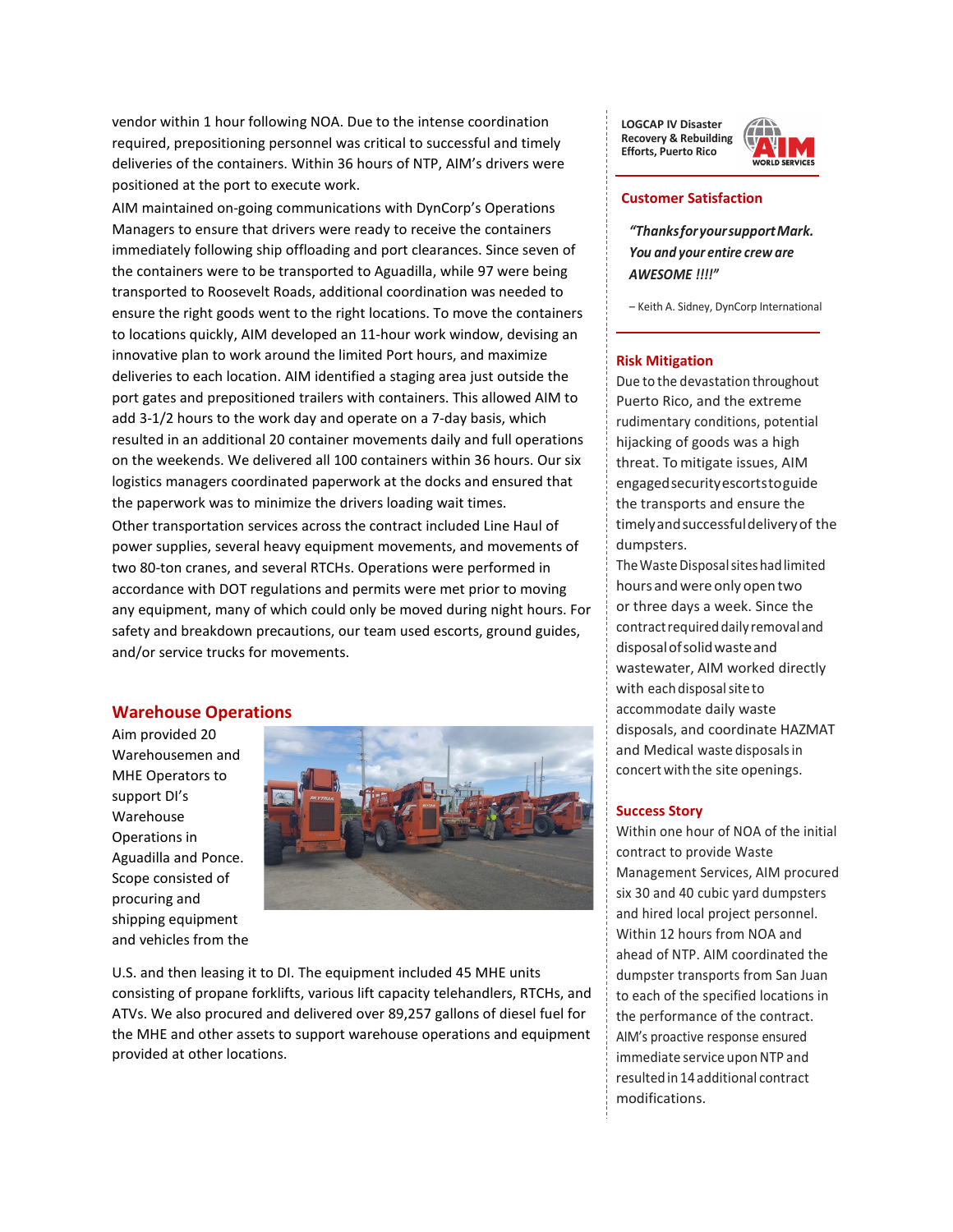We also procured, delivered, and stood-up two connex-style office buildings, generators, light towers, and furnishings as well as provided minor construction to standup the office facilities adjacent to the warehouse locations. Construction efforts consisted of constructing stairs, installing and connecting generators, and installing furnishings. AIM also procured and delivered two 10,000-pound Sky Track lifts, a 15,000-pound forklift, and two 80 ton cranes to support DI's warehouse operations and procured and delivered over 100 cases of bottled water, 300+ bags of ice, and two freezers to store the ice. Services were executed within 48 hours from NTP.

## **Potable Water and Ice**

As part of the Warehouse Operations, AIM supplied water and ice to military camps in Aguadilla and Ponce, which included 2,159 cases totaling 51,816 bottles of water. We provided freezer units and ice for the warehousing operations in Ponce and Aguadilla that involved a total of 15,920 bags of ice.

## **Vehicles, Material Handling Equipment (MHE), and Facilities**

AIM procured, delivered, and installed two connex-style office buildings complete at two separate locations. The office buildings required some minor construction as well as all associated equipment and to provide a turnkey solution to include the procurement and installation of generators, light towers, and furnishings. Construction efforts consisted of constructing stairs and generator platforms with spill containment. We installed all associated electrical wiring and setup furnishings. We also procured and shipped 45 MHE units from the U.S. to Puerto Rico to support DI's LOGCAP IV Task Order under a lease agreement. We responded to this activity within 48 hours from NTP. The MHE units to included:

- $\blacksquare$  Propane forklifts
- Various lift capacity Telehandlers (6,000, 8,000, and 10,000-pound capacities)
- Rough Terrain Container Handlers (RTCH)
- **Polaris and Kawasaki ATVs**

Under separate modifications to support other activities, we also procured and delivered:

- $\blacksquare$  Two 10,000-pound Sky Track lifts
- A 15,000-pound forklift
- $\blacksquare$  Two 80-ton cranes
- 25 semi-trucks with drivers
- 40-foot chassis trailers
- 70-foot chassis trailers
- Numerous SUVs, Pickup Trucks, and Jeeps
- $\blacksquare$  Numerous generators of various sizes
- Numerous soft-sided facilities

## **Facilities Provision**

Under a lease agreement to DI, AIM procured, shipped, and installed 30-foot by 20-foot Military-style air-beam tents and 24-foot by 40-foot Office Trailers for DI's operations and office space. The units were equipped with minisplit inverter AC units, lighting and power outlets. We also provided 18 Latrines and six Handwashing Stations. All associated infrastructure to include electric, water supply, and wastewater containment systems were constructed and connected to support the facilities.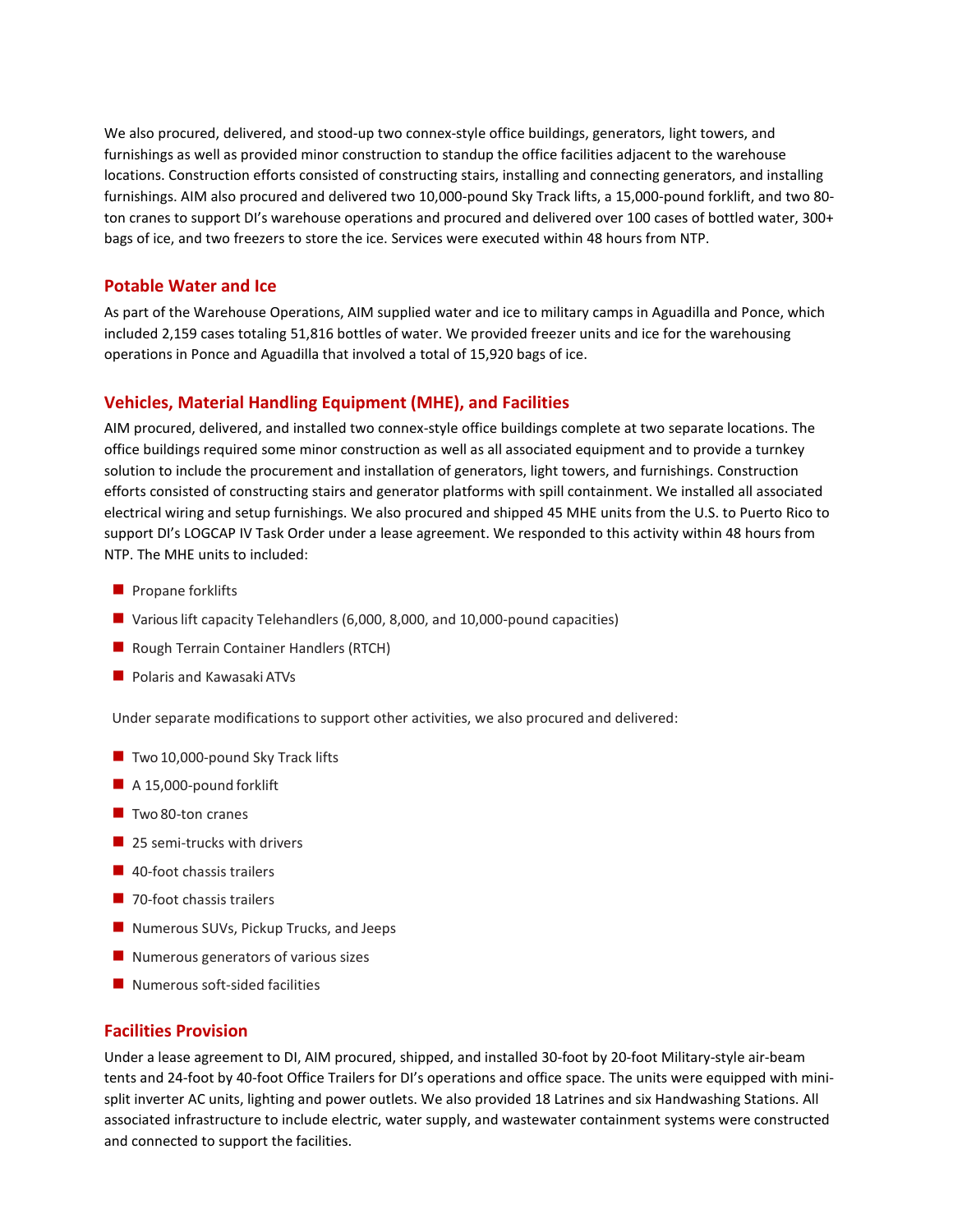## **Power Generation Procurement and Services**

AIM procured, shipped, and installed generators of numerous sizes to support contract activities include the power generation for DI's warehouse operations in Aguadilla and Ponce. The provided and serviced numerous generators ranging from 23kw to 250kw that powered the 100,000sq warehouse and adjacent office facilities. Services include the procurement of diesel fuel, regular preventative and predictive maintenance, and repairs. Prior to installing the generators, AIM constructed platforms with spill containment beds to capture 100% percent of a generator's fuel capacity.



## **Laundry Services**

AIM provided regular laundry services and medical decontamination laundry services for the U.S. Air Force Field Medical Facility at a 1500-person camp in Aguadilla. We installed, maintained, and staffed a containerized laundry

facility to include heavy duty hot water heaters. We provided wash, dry fold services of regular laundry using a ticket system to mitigate lost articles. Medical laundry was washed separate from all other laundry and at high temperatures to kill all bacteria consistent with TB Med 577. All soiled linens were appropriately treated by removing any contamination. We provided Bloodborne Pathogens Training for all employees and demonstrated proper use of PPEs prior to operations. We also supplied potable water to support laundry operations and provided grey water removal.



## **Line Haul**

To support on-going operations and the movement of goods as the rebuilding effort expanded, AIM provide Line Haul operations on a 7/12 basis from the San Juan Port to 21 locations across Puerto Rico. Distributing power restoration materials, the Line Haul operation was one of the most critical rebuilding missions. Cargo movements consisted of 40, 65, 70, and 90-foot power poles, concrete pole bases, transformers, and power cables. Effective distribution of these materials was a contributing factor to restoring the power grid for the majority of the island.

We hired 31 semi-trucks with 40-foot chassis and 70-foot extendable chassis trailers and a pool of qualified drivers with Class 9 Commercial Drivers Licenses. AIM's drivers executed 716,246 miles of safe driving over the eight-month activity. Our operators drove over 65,426 hours and earned an A+ Driver's Safety Score of 98%.

AIM also provided Roadside Recovery with a 30-minute response time to enable timely deliveries. As part of the contract execution, we provided safety orientation, conducted initial and



daily safety inspections of all trucks, and ensured vehicles met PR DOT requirements and regulations. To ensure safety across the contract, AIM installed a GPS tracking system which monitors hard braking, speed, and extended stops.